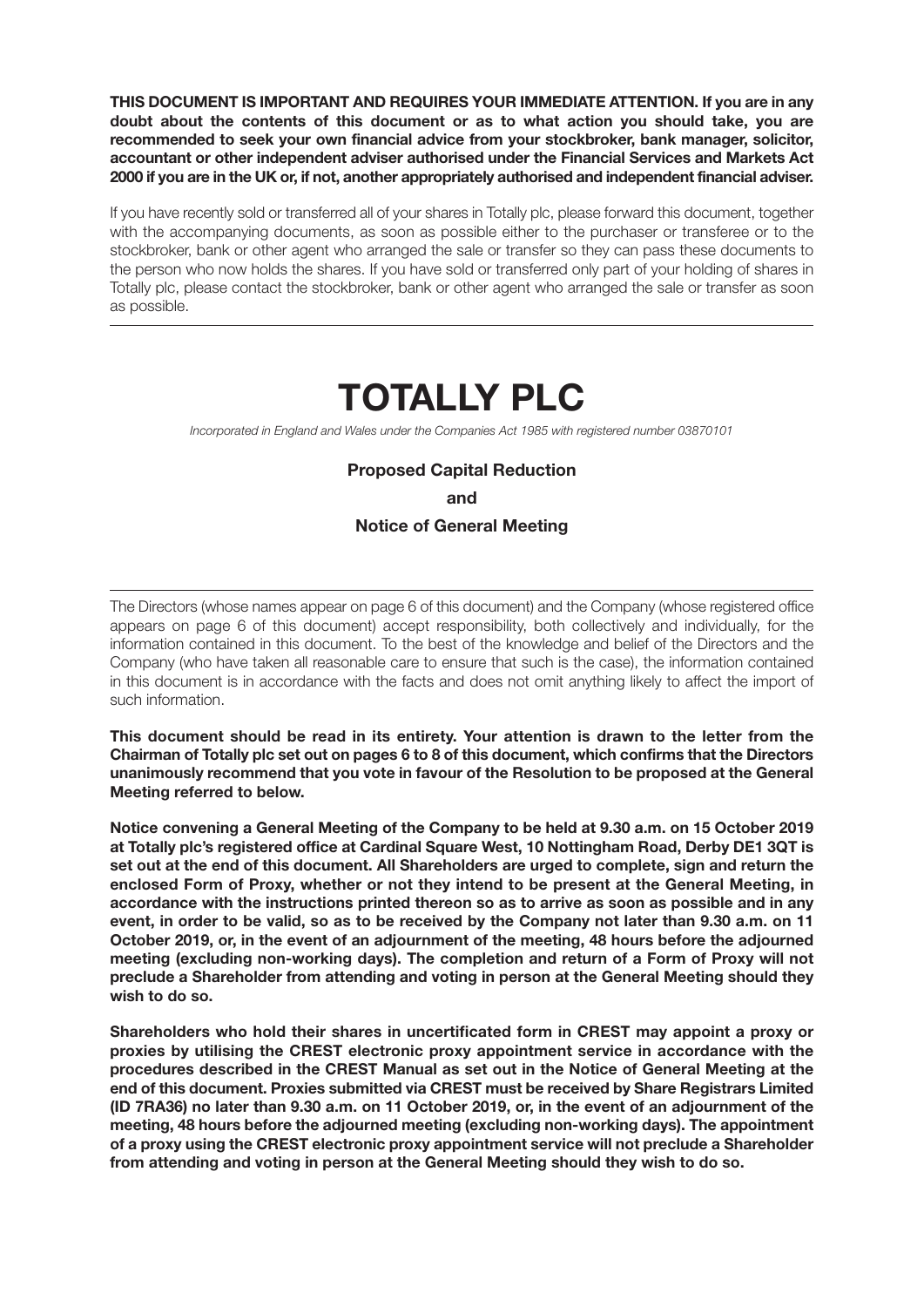# **CONTENTS**

|                                               | Page           |
|-----------------------------------------------|----------------|
| <b>EXPECTED TIMETABLE OF PRINCIPAL EVENTS</b> | 3              |
| <b>DEFINITIONS</b>                            | $\overline{4}$ |
| LETTER FROM THE CHAIRMAN OF TOTALLY PLC       | 6              |
| <b>NOTICE OF GENERAL MEETING</b>              | 9              |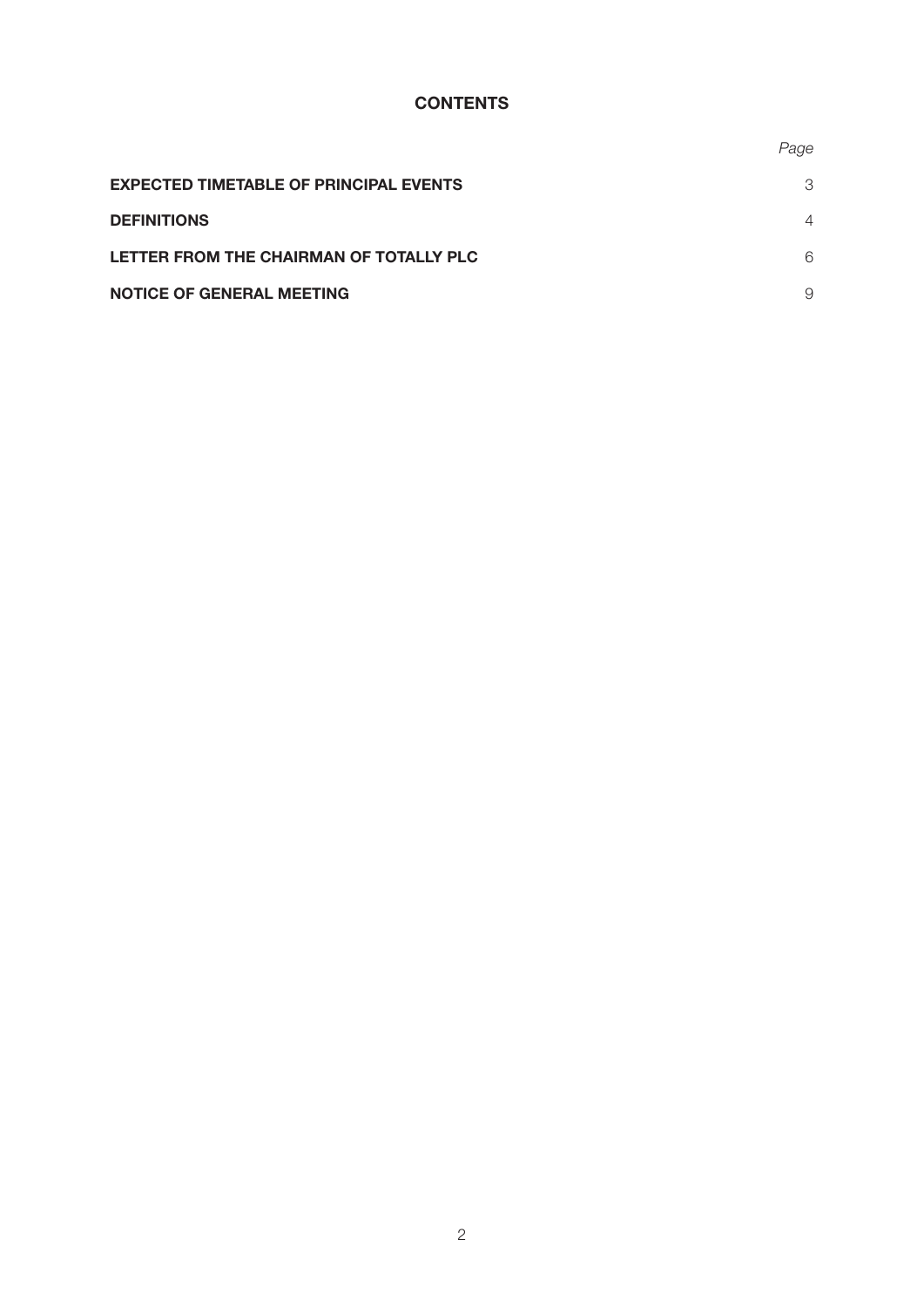# **EXPECTED TIMETABLE OF PRINCIPAL EVENTS**

| Publication of this document                                                                          | 27 September            |
|-------------------------------------------------------------------------------------------------------|-------------------------|
| Latest time and date for receipt of Forms of Proxy<br>for the General Meeting                         | 9.30 a.m. on 11 October |
| Time and date of General Meeting                                                                      | 9.30 a.m. on 15 October |
| Expected date for the Court Hearing to confirm the Capital Reduction                                  | 5 November              |
| Expected date for registration of Court Order and expected<br>Effective Date of the Capital Reduction | 5 November              |
| Notes:                                                                                                |                         |

- (1) All references in this document to time are to London time.
- (2) If any of the above times or dates should change, the revised times and/or dates will be notified to Shareholders by the Company issuing an announcement through a regulatory information service.
- (3) All events in the above timetable following the holding of the General Meeting are conditional upon: (i) the passing of the Resolution; (ii) confirmation of the Capital Reduction by the High Court; and (iii) registration of the Court Order by the Registrar of Companies.
- (4) The date of the Court Hearing is subject to change by the High Court and, in certain circumstances, the Company.
- (5) The Effective Date is subject to change. Any change will be notified to Shareholders by the Company issuing an announcement through a regulatory information service.

#### **2019**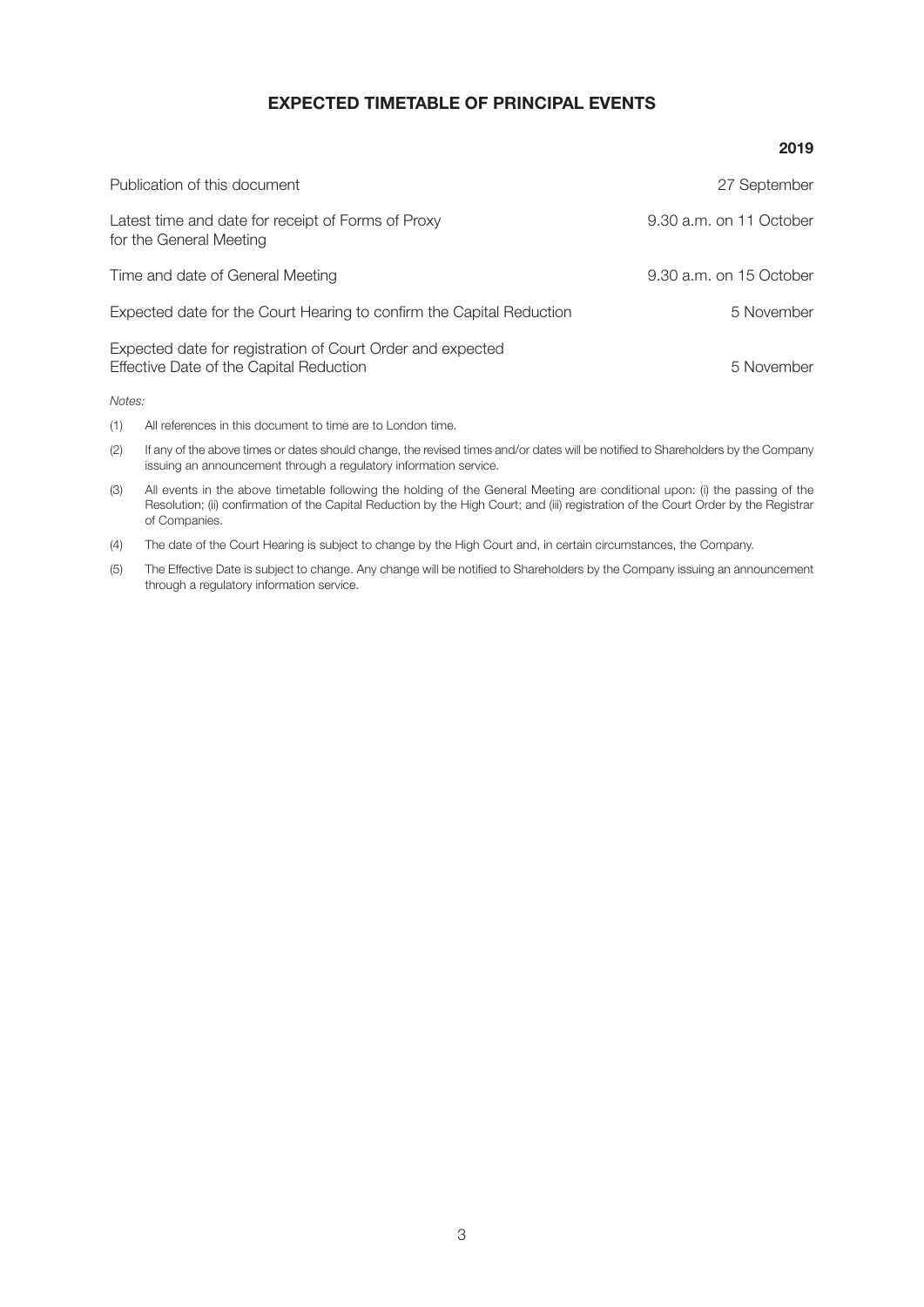# **DEFINITIONS**

The following definitions apply throughout this document (including the Notice of General Meeting) and in the accompanying Form of Proxy, unless the context requires otherwise:

| "Articles"                                 | the articles of association of the Company;                                                                                                                                                                                                |
|--------------------------------------------|--------------------------------------------------------------------------------------------------------------------------------------------------------------------------------------------------------------------------------------------|
| "Board" or "Directors"                     | the directors of the Company, as at the date of this document,<br>whose names are set out on page 6 of this document;                                                                                                                      |
| "Capital Reduction"                        | the proposed reduction of the share capital of the Company under<br>section 641 of the Act, involving the cancellation of the Share<br>Premium Account;                                                                                    |
| "Company" or "Totally"                     | Totally plc, a company incorporated in England and Wales with<br>registered number 03870101 whose registered office is at Cardinal<br>Square West, 10 Nottingham Road, Derby DE1 3QT;                                                      |
| "Companies Act" or "Act"                   | the Companies Act 2006;                                                                                                                                                                                                                    |
| "Court Hearing"                            | the hearing by the High Court of the claim form to confirm the<br>Capital Reduction under section 648 of the Act;                                                                                                                          |
| "Court Order"                              | the order of the High Court confirming the Capital Reduction;                                                                                                                                                                              |
| "CREST"                                    | the relevant system (as defined in the CREST Regulations) in<br>respect of which Euroclear is the operator (as defined in those<br>regulations);                                                                                           |
| "CREST Manual"                             | the CREST Manual referred to in agreements entered into by<br>Euroclear and available at www.euroclear.com/CREST;                                                                                                                          |
| "CREST Regulations"                        | the Uncertificated Securities Regulations 2001 (S.I. 2001 No. 3755);                                                                                                                                                                       |
| "Effective Date"                           | expected to be 5 November 2019;                                                                                                                                                                                                            |
| "Euroclear"                                | Euroclear UK & Ireland Limited;                                                                                                                                                                                                            |
| "Form of Proxy"                            | the form of proxy which accompanies this document for use by<br>Shareholders in connection with the General Meeting;                                                                                                                       |
| "General Meeting"                          | the general meeting of the Company convened to be held at<br>9.30 a.m. on 15 October 2019 and any adjournment thereof, to<br>consider and, if thought fit, pass the Resolution, notice of which is<br>set out at the end of this document; |
| "High Court" or "Court"                    | the High Court of Justice in England and Wales;                                                                                                                                                                                            |
| "Notice of General Meeting"<br>or "Notice" | the notice of General Meeting set out at the end of this document;                                                                                                                                                                         |
| "Ordinary Shares"                          | ordinary shares of 10 pence each in the capital of the Company;                                                                                                                                                                            |
| "Registrar of Companies"                   | the Registrar of Companies in England and Wales, within the<br>meaning of the Act;                                                                                                                                                         |
| "Resolution"                               | the special resolution set out in the Notice of General Meeting;                                                                                                                                                                           |
| "Shareholders"                             | holders of Ordinary Shares in the Company from time to time;                                                                                                                                                                               |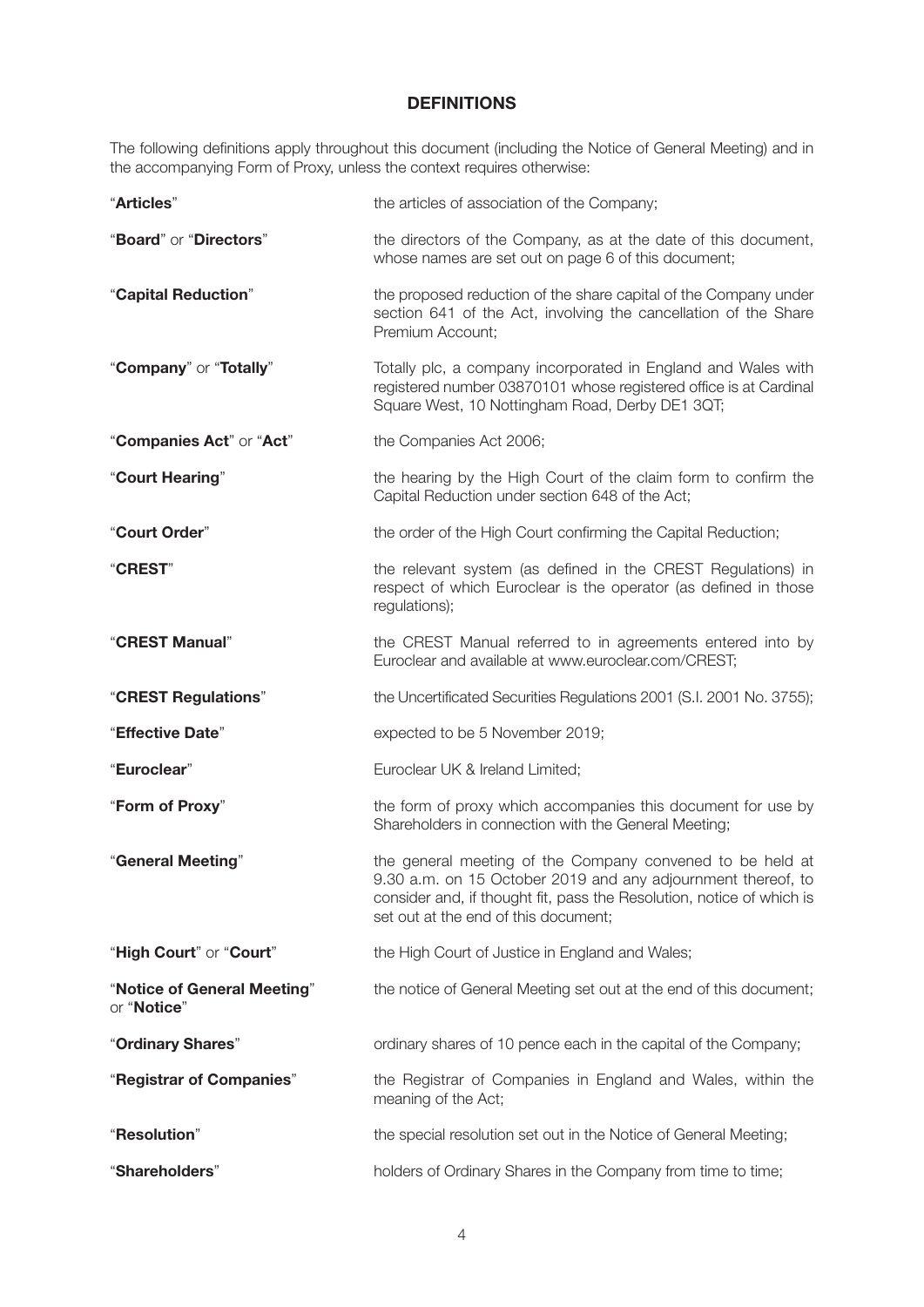| "Share Premium Account"                              | the share premium account of the Company;                                                                                                                                                                                     |
|------------------------------------------------------|-------------------------------------------------------------------------------------------------------------------------------------------------------------------------------------------------------------------------------|
| "uncertificated form" or<br>"in uncertificated form" | recorded on the relevant register of the share or security concerned<br>as being held in uncertificated form in CREST and title to which, by<br>virtue of the CREST Regulations, may be transferred by means of<br>CREST; and |
| "UK"                                                 | the United Kingdom of Great Britain and Northern Ireland.                                                                                                                                                                     |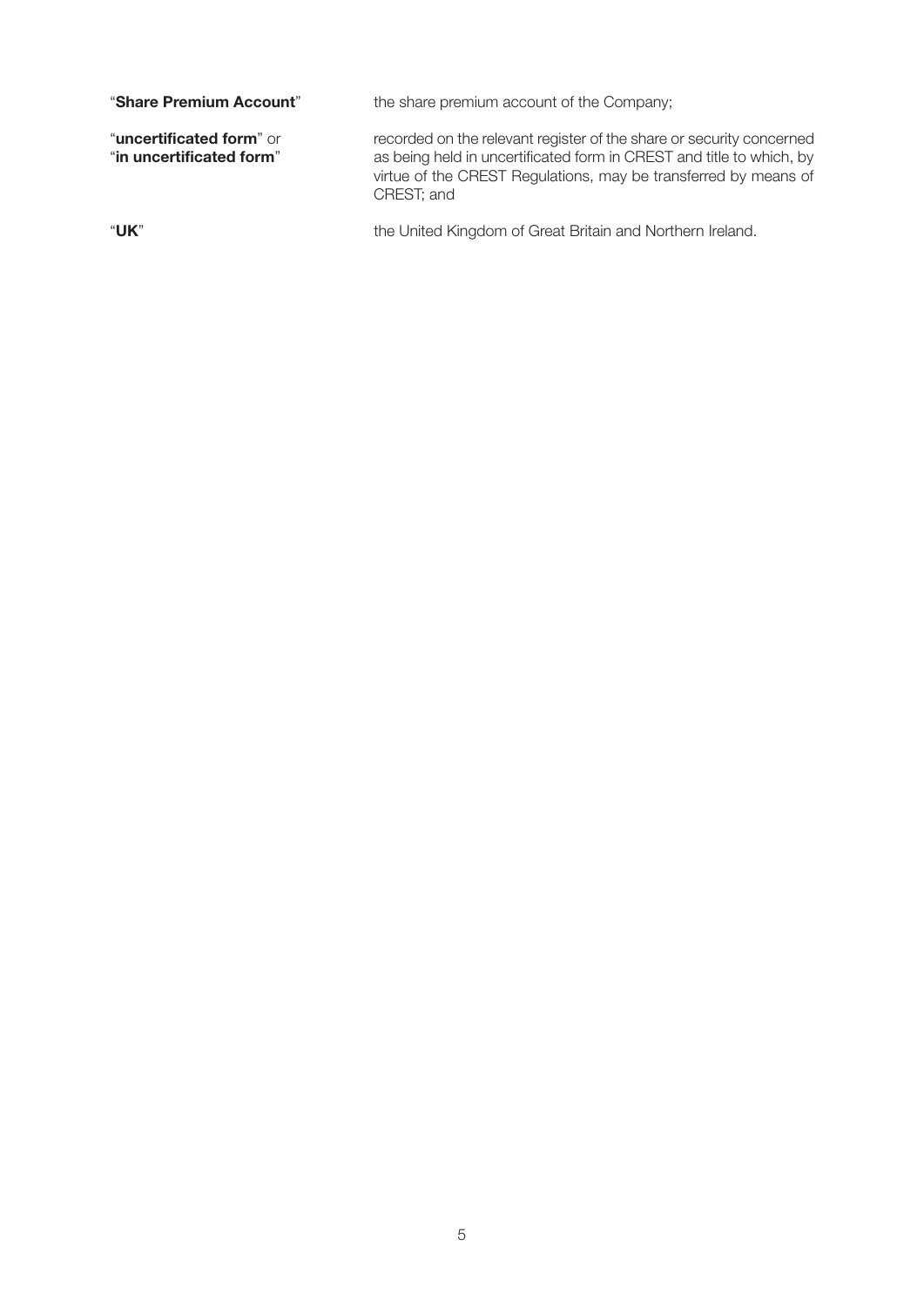# **LETTER FROM THE CHAIRMAN OF TOTALLY PLC**



*Incorporated in England and Wales under the Companies Act 1985 with registered number 03870101*

Robert Holt OBE (*Chairman*)<br>
Wendy Javne Lawrence (*Chief Executive Officer*)<br>
Wendy Javne Lawrence (*Chief Executive Officer*)<br>
20 Nottingham Road Wendy Jayne Lawrence (Chief Executive Officer) Lisa Barter-Ng (*Finance Director*) Derby Gloria Ann Cooke (Clinical Quality Director) Michael Robert Steel (*Executive Director*) Anthony Rhys Bourne (*Non-Executive Director*) Michael Greig Rogers (*Non-Executive Director*)

*Directors: Registered office:* 

27 September 2019

Dear Shareholder

# **Proposed Capital Reduction and Notice of General Meeting**

#### **1. Introduction**

I am writing to you to set out the details of your Board's proposal to effect a reduction of the share capital of the Company, involving the cancellation of the Share Premium Account. The purpose of the Capital Reduction is to create distributable reserves to enable the Company to pay dividends or make distributions to its Shareholders and/or to undertake a buy back of its Ordinary Shares.

The purpose of this document is to provide you with details of the Capital Reduction and the Resolution to be proposed to Shareholders at the forthcoming General Meeting. The formal Notice of General Meeting is set out at the end of this document and a Form of Proxy is also enclosed for you to complete, sign and return.

#### **2. Background to, and reasons for, the Capital Reduction**

As at 31 March 2019, the Company had retained losses of £4,252,262.42 and continues to have a negative distributable reserves position meaning that it is unable to declare dividends or make distributions to Shareholders or buy back its Ordinary Shares.

The Company has, however, built up a substantial Share Premium Account through the issue of shares for cash at values in excess of the nominal value of those shares. As at the date of this document, the balance standing to the credit of the Share Premium Account is £16,408,326.07. This share premium account constitutes a non-distributable reserve for the purposes of the Companies Act. The Company is therefore seeking the approval of Shareholders to cancel the Share Premium Account in its entirety which, subject to the confirmation of the High Court, will enable the Company to eliminate the retained losses and create distributable reserves equal to the balance.

The distributable reserves will be available for the Directors to use for the purposes of paying dividends or making distributions and/or undertaking a buy back of its Ordinary Shares, should circumstances in the future make it desirable to do so.

Further details of the Capital Reduction are set out in paragraphs 3, 4 and 5 below.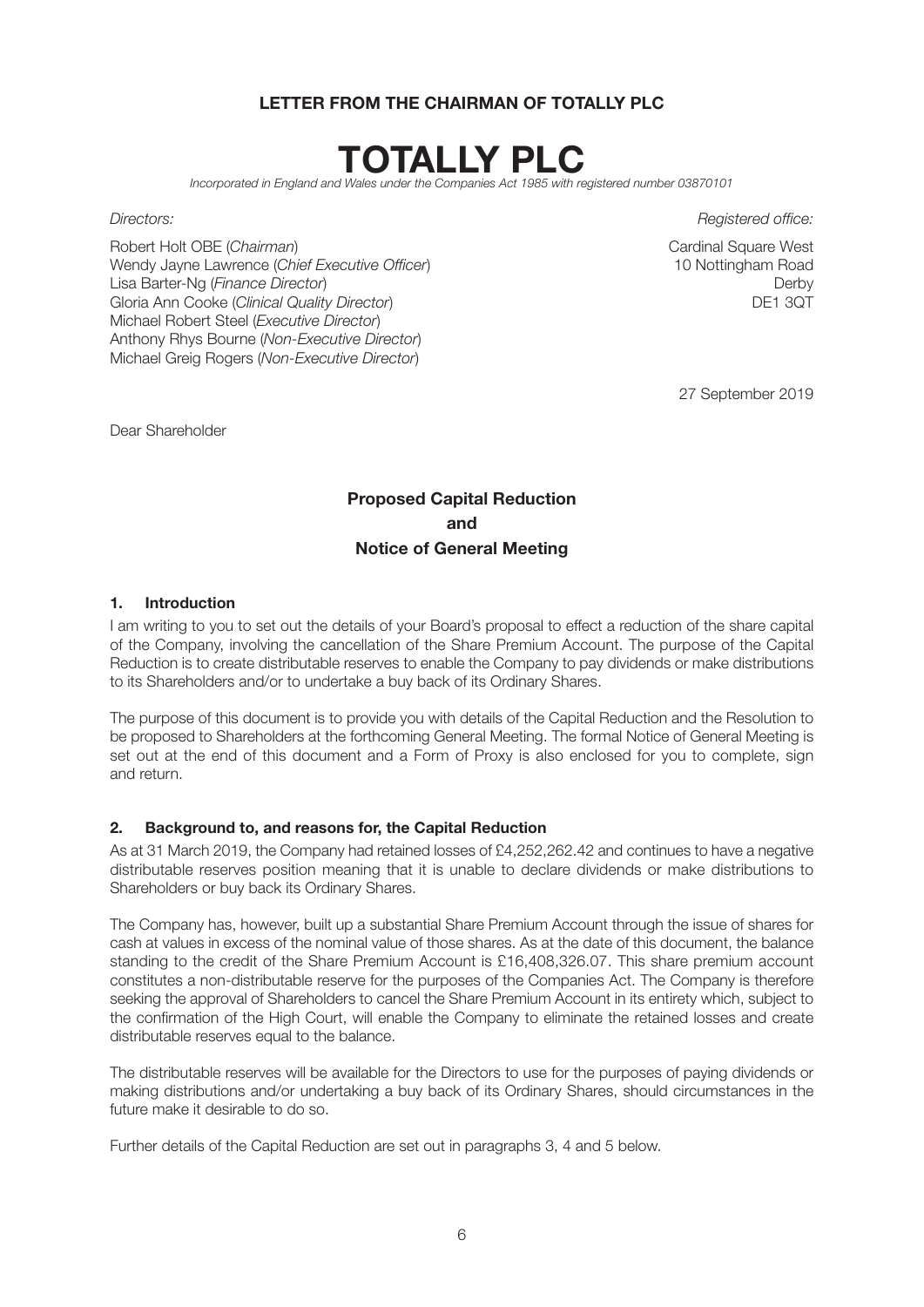### **3. Capital Reduction – Share Premium Account**

Share premium is treated as part of the capital of a company and arises on the issue by a company of shares at a premium to their nominal value. The premium element is credited to the share premium account.

The share premium account is a non-distributable capital reserve and a company's ability to use any amount credited to that reserve is limited by the Companies Act. However, with the approval of its shareholders by way of a special resolution and subsequent confirmation by the High Court, a company may reduce or cancel its share premium account and in certain circumstances either return all or part of the sum arising to shareholders as a return of capital, or credit some or all of such sum arising to its profit and loss account.

To the extent that the release of such a sum from the share premium account creates or increases a credit on the profit and loss account, that sum represents a company's distributable reserves.

As mentioned above, the cancellation of the Share Premium Account will eliminate the Company's retained losses and create distributable reserves equal to the balance.

#### **4. Capital Reduction – Procedure**

In order to effect the Capital Reduction, the Company firstly requires the authority of its Shareholders by the passing of the Resolution at the General Meeting to approve the cancellation of the Share Premium Account.

Secondly, the Capital Reduction must be confirmed by the High Court, to which the Company will make an application if the Resolution is passed. The Court Hearing to confirm the Capital Reduction is expected to be held on 5 November 2019. Shareholders will have the right to attend the Court Hearing in person or through counsel or other suitably qualified persons to support or oppose the sanction of the Capital Reduction.

The Capital Reduction will then take effect when the Court Order confirming it, and a statement of capital approved by the High Court, have been delivered to and registered by the Registrar of Companies. The Effective Date of the Capital Reduction is currently expected to be 5 November 2019 (or otherwise within a few working days after the Court Hearing, which is currently expected to be on or around 5 November 2019).

In order to approve the Capital Reduction, the High Court will need to be satisfied that the interests of the Company's creditors will not be prejudiced by the Capital Reduction. The Company will have to give such undertakings or other forms of creditor protection as the High Court may require (if any) for the benefit of the Company's creditors at the date on which the Capital Reduction becomes effective. These may include seeking the consent of the creditors to the cancellation of the Share Premium Account or the provision by the Company to the High Court of an undertaking to deposit a sum of money into a blocked account created for the purposes of discharging creditors of the Company.

The Board reserves the right (where necessary by application to the High Court) to abandon, discontinue or adjourn any application to the High Court for confirmation of the Capital Reduction, and hence the Capital Reduction itself, if the Board believes that the terms required to obtain confirmation are unsatisfactory to the Company or if as the result of any material unforeseen event the Board considers that to continue with the Capital Reduction is inappropriate or inadvisable.

# **5. Effect of the Capital Reduction**

If approved by Shareholders and confirmed by the High Court, the Capital Reduction will result in the creation of distributable reserves which will allow the Company to pay dividends or make distributions and/or undertake a buy back of its Ordinary Shares in due course, should it be appropriate or desirable to do so. The Capital Reduction will not affect the number of Ordinary Shares in issue, the nominal value per Ordinary Share or the voting or dividend rights of any Shareholder.

#### **6. The General Meeting**

Set out at the end of this document is a notice convening the General Meeting to be held on 15 October 2019 at the Company's registered office, Cardinal Square West, 10 Nottingham Road, Derby DE1 3QT at 9.30 a.m., at which the Resolution will be proposed for the purposes of approving the Capital Reduction.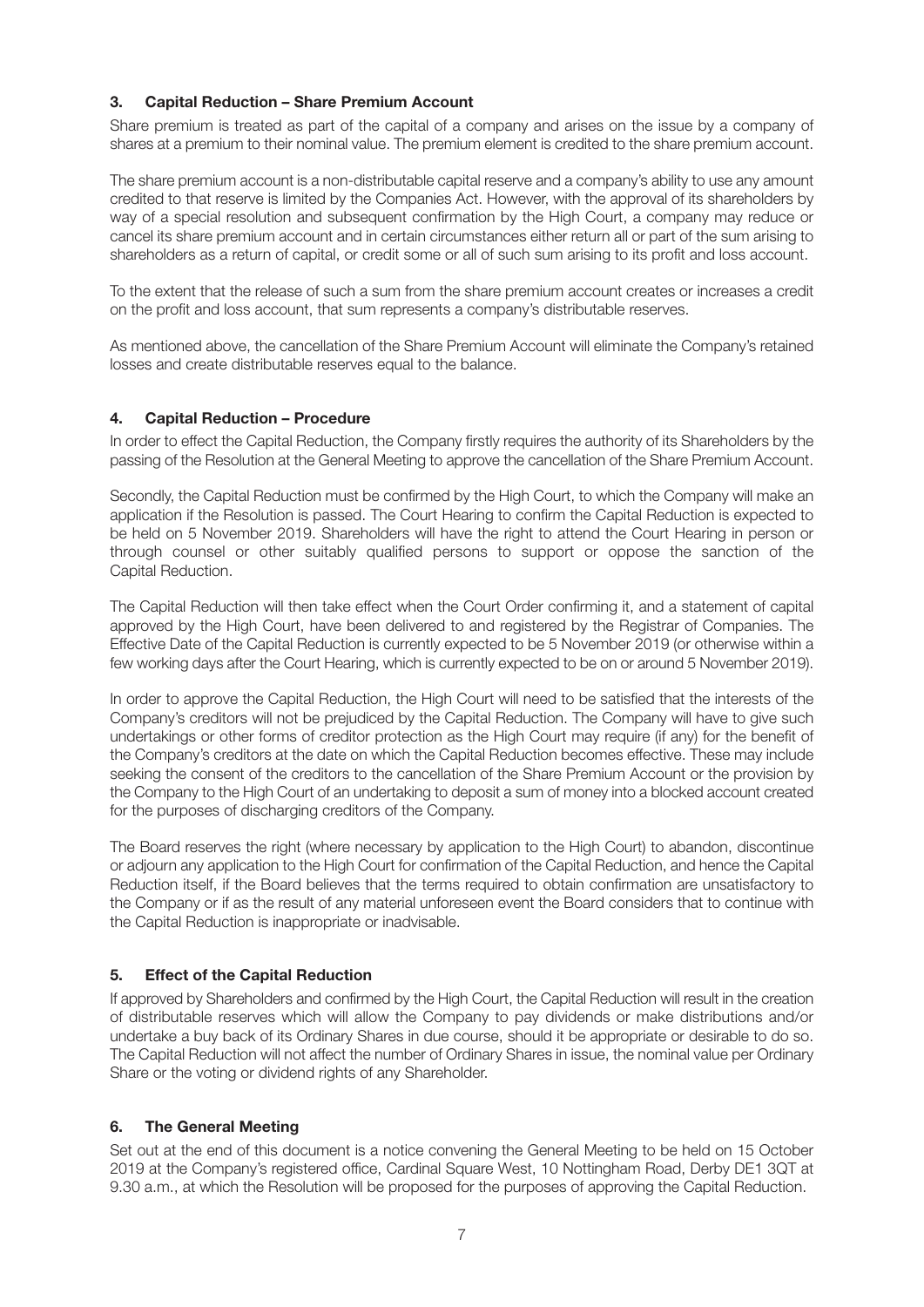The Resolution, which will be proposed as a special resolution, is to cancel the total amount standing to the credit of the Share Premium Account of the Company, being £16,408,326.07 as at the date of this document. As a special resolution, the Resolution requires votes in favour representing 75 per cent. or more of the votes cast (in person or by proxy) at the General Meeting in order to be passed.

# **7. Action to be taken**

**A Form of Proxy for use in connection with the General Meeting accompanies this document. Whether or not you intend to be present at the General Meeting, you are requested to complete, sign and return the Form of Proxy in accordance with the instructions thereon to Share Registrars Limited at The Courtyard, 17 West Street, Farnham, Surrey GU9 7DR, as soon as possible, but in any event so as to be received by no later than 9.30 a.m. on 11 October 2019, or, in the event of an adjournment of the meeting, 48 hours before the adjourned meeting (excluding non-working days).** 

**If you hold your shares in uncertificated form in CREST, you may appoint a proxy or proxies by utilising the CREST electronic proxy appointment service in accordance with the procedures described in the CREST Manual as set out in the Notice of General Meeting at the end of this document. Proxies submitted via CREST must be received by Share Registrars Limited (ID 7RA36) no later than 9.30 a.m. on 11 October 2019, or, in the event of an adjournment of the meeting, 48 hours before the adjourned meeting (excluding non-working days). The appointment of a proxy using the CREST electronic proxy appointment service will not preclude a Shareholder from attending and voting in person at the General Meeting should they wish to do so.** 

# **8. Recommendation**

The Directors consider that the proposal to be considered at the General Meeting is in the best interests of the Company and its shareholders as a whole and is most likely to promote the success of the Company. Accordingly, the Directors unanimously recommend that you vote in favour of the Resolution to be proposed at the General Meeting as they intend to do in respect of their own beneficial holdings currently amounting to 5.17 per cent. of the issued share capital of the Company.

Yours faithfully

**Bob Holt OBE** *Chairman*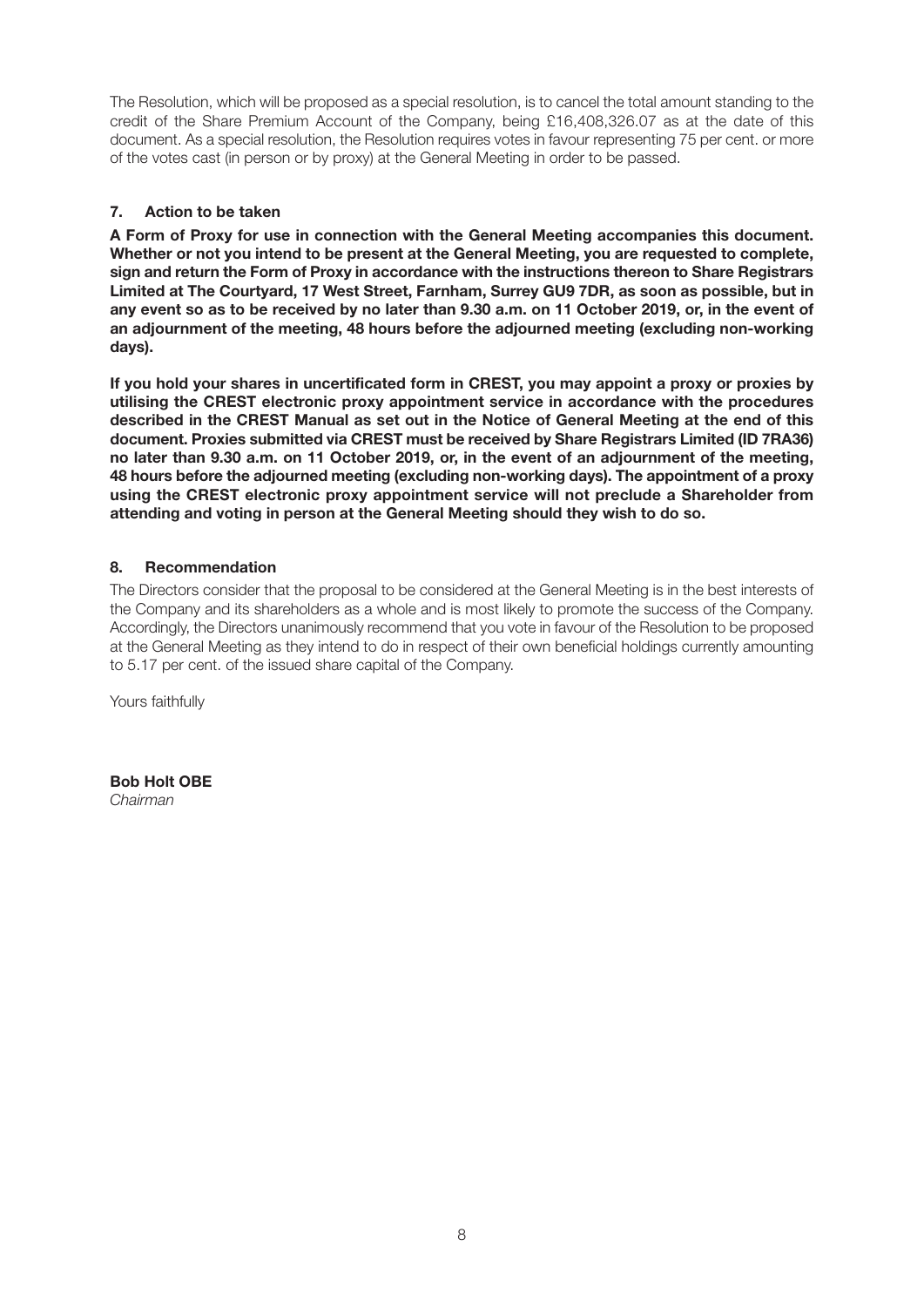# **NOTICE OF GENERAL MEETING**



*Incorporated in England and Wales under the Companies Act 1985 with registered number 03870101* 

Notice is hereby given that a general meeting ("**General Meeting**") of Totally plc ("**Company**") will be held at the Company's registered office, Cardinal Square West, 10 Nottingham Road, Derby DE1 3QT on 15 October 2019 at 9.30 a.m.

You will be asked to consider and vote on the resolution below which will be proposed as a special resolution.

#### **SPECIAL RESOLUTION**

**THAT**, subject to the confirmation of the Court, the share premium account of the Company be and is cancelled.

*Dated:* 27 September 2019

Cardinal Square West **John Charlton**  10 Nottingham Road *Company secretary*  Derby DE1 3QT

**Registered office: By order of the Board: By order of the Board:** 

*Registered number:* 03870101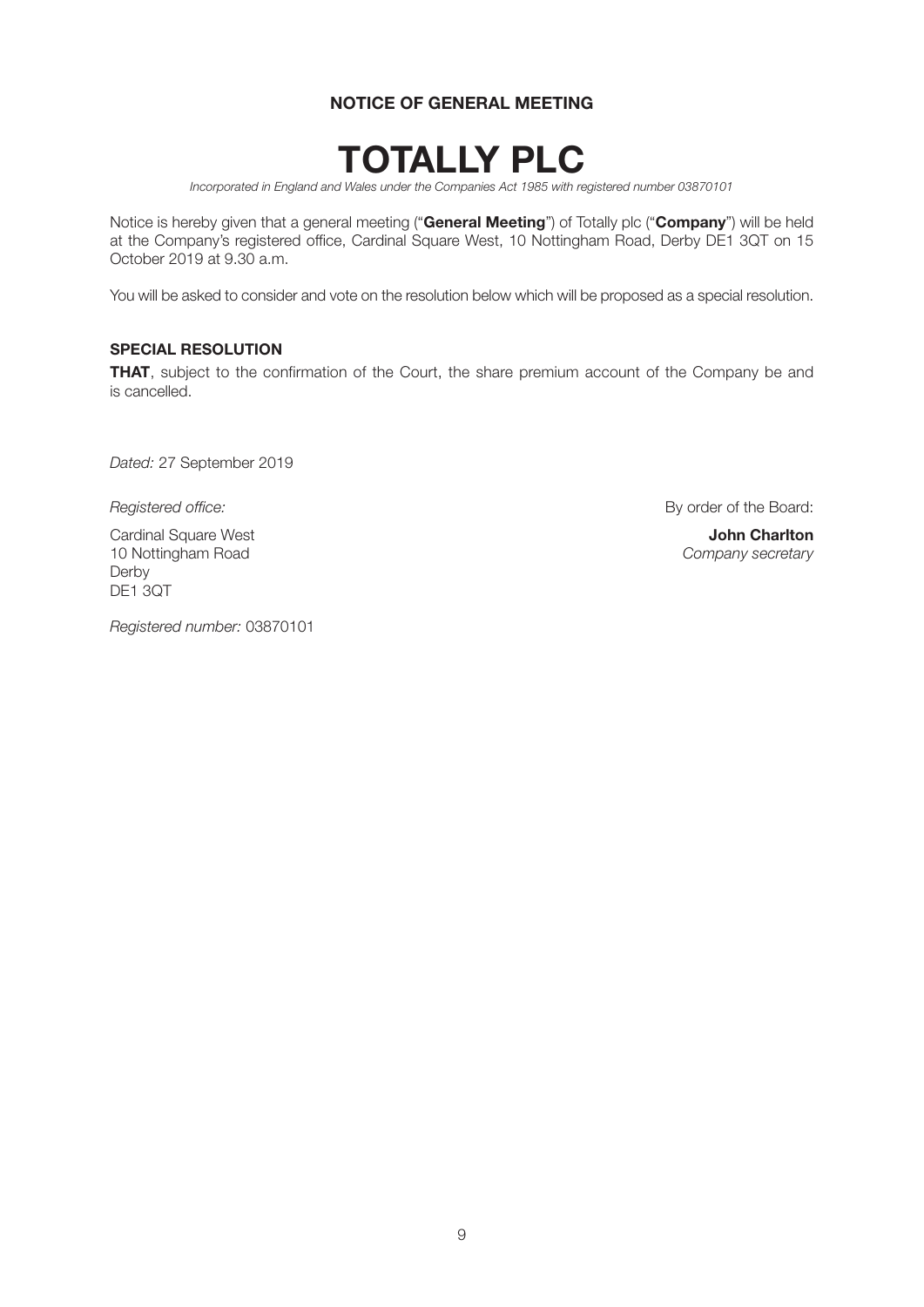Notes to the Notice of General Meeting

- 1. Only those shareholders registered in the Company's register of members at:
	- **e** 6.00 p.m. on 11 October 2019; or,
	- if the General Meeting is adjourned, at 6.00 p.m. on the day two days prior to the adjourned meeting (excluding non-working days),

 shall be entitled to attend, speak and vote at the General Meeting. Changes to the register of members after the relevant deadline shall be disregarded in determining the rights of any person to attend and vote at the General Meeting.

- 2. If you are a shareholder who is entitled to attend and vote at the General Meeting, you are entitled to appoint one or more proxies to exercise all or any of your rights to attend, speak and vote at the General Meeting and you should have received a Form of Proxy with this Notice of General Meeting. A proxy does not need to be a shareholder of the Company but must attend the General Meeting to represent you. You can only appoint a proxy using the procedures set out in these notes and the notes to the Form of Proxy.
- 3. You may appoint more than one proxy provided each proxy is appointed to exercise the rights attached to a different share or shares held by that shareholder. To appoint more than one proxy, you can obtain additional Forms of Proxy from the Company's registrars, Share Registrars Limited, The Courtyard, 17 West Street, Farnham, Surrey GU9 7DR, tel: +44 (0) 1252 821390. Alternatively, the Form of Proxy may be photocopied prior to completion. You will need to state clearly on each Form of Proxy the number of shares in relation to which the proxy is appointed. If you wish your proxy to speak on your behalf at the General Meeting you will need to appoint your own choice of proxy (not the chairman) and give your instructions directly to them.
- 4. Shareholders can:
	- l Appoint a proxy or proxies and give proxy instructions by returning the enclosed Form of Proxy by post (see note 6).
	- If a CREST member, register their proxy appointment by utilising the CREST electronic proxy appointment service (see note 7).
- 5. A vote withheld is not a vote in law, which means that the vote will not be counted in the calculation of votes for or against the resolution. If no voting indication is given, your proxy will vote or abstain from voting at his or her discretion. Your proxy will vote (or abstain from voting) as he or she thinks fit in relation to any other matter which is put before the General Meeting.
- 6. The notes to the Form of Proxy explain how to direct your proxy how to vote on each resolution or withhold their vote.

To appoint a proxy using the Form of Proxy, the form must be:

- completed and signed;
- sent or delivered to Share Registrars Limited at The Courtyard, 17 West Street, Farnham, Surrey GU9 7DR; and
- received by Share Registrars Limited no later than 9.30 a.m. on 11 October 2019.

 In the case of a shareholder which is a company, the Form of Proxy must be executed under its common seal or signed on its behalf by an officer of the company or an attorney for the company.

 Any power of attorney or any other authority under which the Form of Proxy is signed (or a duly certified copy of such power or authority) must be included with the Form of Proxy.

 If you have not received a Form of Proxy and believe that you should have one, or if you require additional Forms of Proxy, please contact Share Registrars Limited, The Courtyard, 17 West Street, Farnham, Surrey GU9 7DR, tel: +44 (0) 1252 821390.

7. CREST members who wish to appoint a proxy or proxies by utilising the CREST electronic proxy appointment service may do so for the General Meeting and any adjournment(s) of it by using the procedures described in the CREST Manual (available via www.euroclear.com). CREST personal members or other CREST sponsored members, and those CREST members who have appointed a voting service provider(s), should refer to their CREST sponsor or voting service provider(s), who will be able to take the appropriate action on their behalf.

 For a proxy appointment or instructions made using the CREST service to be valid, the appropriate CREST message (a "CREST Proxy Instruction") must be properly authenticated in accordance with Euroclear UK & Ireland Limited's ("EUI") specifications and must contain the information required for such instructions, as described in the CREST Manual. The message, regardless of whether it constitutes the appointment of a proxy or is an amendment to the instruction given to a previously appointed proxy, must, in order to be valid, be transmitted so as to be received by Share Registrars Limited (ID 7RA36) no later than 9.30 a.m. on 11 October 2019, or, in the event of an adjournment of the General Meeting, 48 hours before the adjourned meeting (excluding non-working days). For this purpose, the time of receipt will be taken to be the time (as determined by the timestamp applied to the message by the CREST Applications Host) from which the issuer's agent is able to retrieve the message by enquiry to CREST in the manner prescribed by CREST. After this time, any change of instructions to proxies appointed through CREST should be communicated to the appointee through other means.

 CREST members and, where applicable, their CREST sponsors or voting service providers should note that EUI does not make available special procedures in CREST for any particular message. Normal system timings and limitations will therefore apply in relation to the input of CREST Proxy Instructions. It is the responsibility of the CREST member concerned to take (or, if the CREST member is a CREST personal member or sponsored member, or has appointed a voting service provider(s), to procure that his/her CREST sponsor or voting service provider(s) take(s)) such action as shall be necessary to ensure that a message is transmitted by means of the CREST system by any particular time. In this connection, CREST members and, where applicable, their CREST sponsors or voting service providers are referred, in particular, to those sections of the CREST Manual concerning practical limitations of the CREST system and timings.

 The Company may treat as invalid a CREST Proxy Instruction in the circumstances set out in regulation 35(5)(a) of the Uncertificated Securities Regulations 2001.